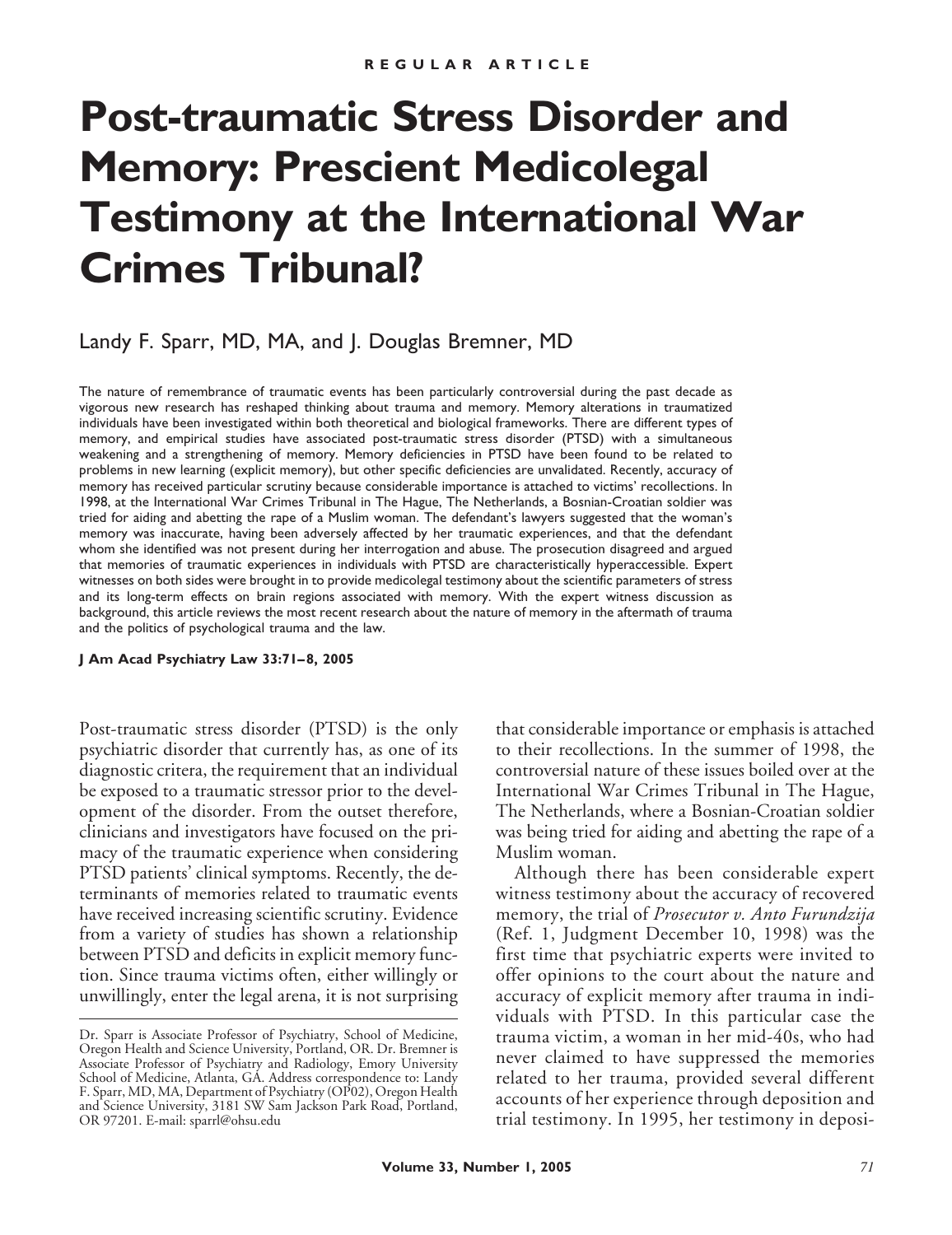tion indicated that the defendant was "about 172 cm tall. He was thin, small featured, and had short blond hair. He was young, maybe around 25" (Ref. 1, Deposition statement of Witness A, July 22–23, 1995). At trial in 1998, Witness A described the defendant as having "chestnut to black [hair], cut short, it was combed up. He was a rather thin young man, rather strong jaw or teeth. Height, well, medium for a man, 175–180 cm" (Ref. 1, Trial transcript, p 403, June 12, 1998). Over the course of her testimony, the role played by the defendant became more central to her trauma. For example, early in her testimony, the victim did not endorse the presence of the defendant during the trauma, whereas in her testimony at trial, she indicated that the defendant was present and directing the sexual assault. Thus, the trial turned on the woman's memory of her traumatic experiences (which were not in question) and her recollections with regard to the persons (especially the defendant) who were present during the trauma.

The events of the trial were complex in that the prosecution did not reveal to the defense that the victim and principal witness had been diagnosed with PTSD and that her primary doctor was a relative. As a result, the court delayed judgment and reopened the trial to hear additional testimony about PTSD, the nature of memory in PTSD, and the implications of these issues for witness credibility (Ref. 1, Trial transcript, pp 725– 46, July 14, 1998). The defendant's lawyers suggested that the troubled victim was manipulated into erroneously naming their client culpable and that her memory had been adversely affected by her traumatic experiences. Further, the defense argued that the "incourt" identification by the defendant was misleading and contrary to her previous statements about the defendant's physical appearance. The prosecution disagreed and argued that the diagnosis of PTSD, *per se*, in a victim witness does not influence the facts reported by that witness and that memories of traumatic experiences in individuals with PTSD are hyperaccessible. The scientific parameters of the ongoing debate about stress and its long-term effects on brain regions, which recently has been gaining momentum and which may have, despite disclaimers, far-reaching forensic implications, are presented in this article.

#### **The Arrest and Initial Trial**

On November 10, 1995, Judge Gabrielle Kirk MacDonald confirmed the indictment of Anto Furundzija, a Croatian paramilitary soldier, charging him with grave breaches of the Geneva Conventions and violations of the laws and customs of war (Ref. 1, Initial ICTY indictment of Anto Furundzija, November 2, 1995. Amended indictment June 2, 1998). Mr. Furundzija was charged with three individual counts of: (1) torture and inhumane treatment; (2) torture; and (3) outrages upon personal dignity, including rape. These charges were linked to acts alleged to have been committed at headquarters of the "Jokers," a special unit within the armed forces of the Croatian community of Bosnia-Herzegovina, known as the Croatian Defense Counsel, or HVO. In her decision, Judge MacDonald ordered that there be no public disclosure of the indictment.

Mr. Furundzija was arrested on December 18, 1997, by members of the International Stabilization Force, also known as SFOR. He was immediately transferred to The International Tribunal and detained in its detention unit in The Hague, The Netherlands. The same day, the president of the Tribunal assigned the case to Trial Chamber II. The initial appearance of the accused was on December 19, 1997. The accused was represented by Mr. Srdjan Joka, a member of the bar of the Republic of Croatia, who rendered a plea for the defendant of not guilty to all counts of the indictment. Mr. Furundzija was subsequently found to be indigent and assigned Mr. Luka Misetic, a practicing attorney in Chicago, Illinois, as defense counsel with fees paid by The International Tribunal.

The trial of the accused commenced on June 8, 1998. By then, Mr. Sheldon Davidson had been assigned as co-counsel for the defense. The prosecution team was led by Ms. Patricia Sellers and was assisted by Mr. Michael Blaxill and Ms. Ijeoma Udogaranya. The initial trial closed on June 22, 1998, after six prosecution witnesses testified and four prosecution exhibits were admitted into evidence. The defense called two witnesses, and 22 defense exhibits were admitted into evidence.

#### *Factual Allegations*

The prosecution's case stated that from about January 1993 until mid-July 1993, the HVO was engaged in an armed conflict with the army of Bosnia-Herzegovina. The Croatian community of Bosnia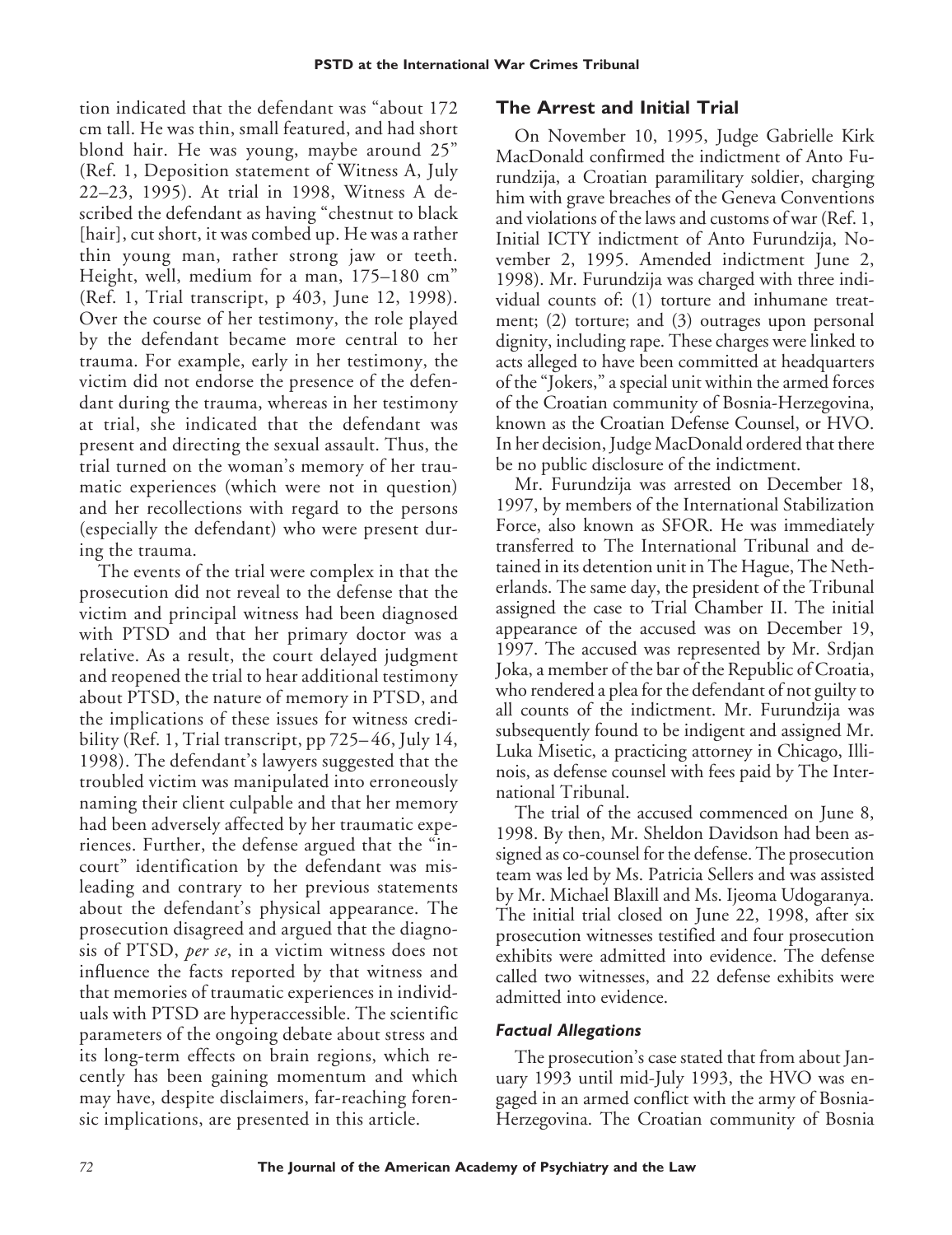#### **Sparr and Bremner**

had declared itself an independent political entity inside the Republic of Bosnia on July 3, 1992. During this time, the HVO attacked villages inhabited mainly by Bosnian Muslims in the Lasva River Valley region in central Bosnia, including the municipality of Vitez. The accused was a member of the Jokers, which participated in the armed conflict in Vitez and especially in an attack on the village of Ahmici. These attacks led to the expulsion, detention, wounding, and death of numerous civilians.

The first incident of violence occurred on May 20, 1992, when a young Muslim was killed by an HVO guard. This incident was followed by the HVO's takeover of the local town hall, the police station, and the territorial defense building. The HVO demanded that the Muslims place themselves under HVO command. The Muslims, however, considered the actions of the HVO to be an illegal coup and refused to become part of the new government. The HVO, nevertheless, took control of the town of Vitez, and the harassment of Muslims became frequent (Ref. 1, Trial transcript, pp 103–8, June 8, 1998). In November 1992, armed conflict erupted between the HVO and the army of Bosnia-Herzegovina, including violent incidents in Vitez, followed by the HVO's blockade of the town (Ref. 1, Trial transcript, p 119, June 8, 1998).

It was alleged that on or about May 15, 1993, Witness A, an approximately 45-year-old married female Muslim civilian residing in Vitez, was arrested by members of the Jokers. The headquarters of the Jokers was in a well-known local hotel known as the Bungalow in the village of Nadioci. The Jokers took Witness A to a house adjacent to the Bungalow, the Holiday Cottage, and she was detained in a large room in the company of a group of soldiers. It was alleged in some of the sworn testimony that the accused, a local commander of the Jokers, arrived at the Holiday Cottage and immediately began to interrogate Witness A about a list of Croatian names and the activities of her sons. During questioning by the accused, one of the soldiers forced Witness A to undress and then rubbed his knife along her inner thigh and lower stomach and threatened to put his knife inside her vagina if she did not tell the truth. Meanwhile, it was alleged, the accused continued to interrogate Witness A.

Thereafter, Witness A was moved to another room in the Holiday Cottage. A Croatian soldier, known as Witness D during the trial, was also brought into the room. He appeared to have been badly beaten. While the accused continued to interrogate Witness A and Witness D, the same soldier who had earlier assaulted Witness A beat both of them on their feet with a baton and then forced Witness A to have oral sex and vaginal intercourse with him (Ref. 1, Trial transcript, pp 401–57, June 12, 1998). The accused, it was alleged, did nothing to prevent these acts. Afterward, Witness A was kept in detention for six to eight weeks and repeatedly raped and sodomized. Of note, Witness D, who reported being physically tortured by the Jokers during Witness A's early captivity, testified that he was uncertain whether the accused was present during the initial interrogations of Witness A. He said that when he was being taken away he thought he saw the accused outside the room.

The defense did not deny that Mr. Furundzija was in the Holiday Cottage, only that he was present two weeks prior to the alleged interrogations and sexual assault. Both parties agreed that the perpetrator of the actual assaults remained at large in the former state of Yugoslavia. Furthermore, there was no denial that Witness A did, in fact, suffer the atrocities she claims were committed against her. The defense simply stated that Witness A's recollection of the events was inaccurate; that the accused was not present when she was being assaulted; and that, as a result, he could not be held responsible for the actions of the men in his unit.

The defense maintained that Witness A was mistaken due to the combination of the traumatic events she endured and the lapse of time since the events. In addition, the defense argued that intimations about the defendant's actions and culpability may have been suggested to her during psychological treatment at the Medica Clinic in Zenica, rendering her memory unreliable. This, it was argued, was demonstrated by inconsistencies in statements she gave in 1993, 1995, and 1997 and before the Trial Chamber in 1998, in oral testimony.

The defense further contended that Witness A's testimony was directly contradicted by some testimony from Witness D. The evidence of an expert witness for the defense, Dr. Elizabeth Loftus, was submitted to the court to demonstrate the unreliability of memory, particularly when trauma is involved. Although Dr. Loftus did not examine the witness, her expertise about recovered memory was professed to be relevant to the questions before the court. Dr. Loftus opined, however, that because there was no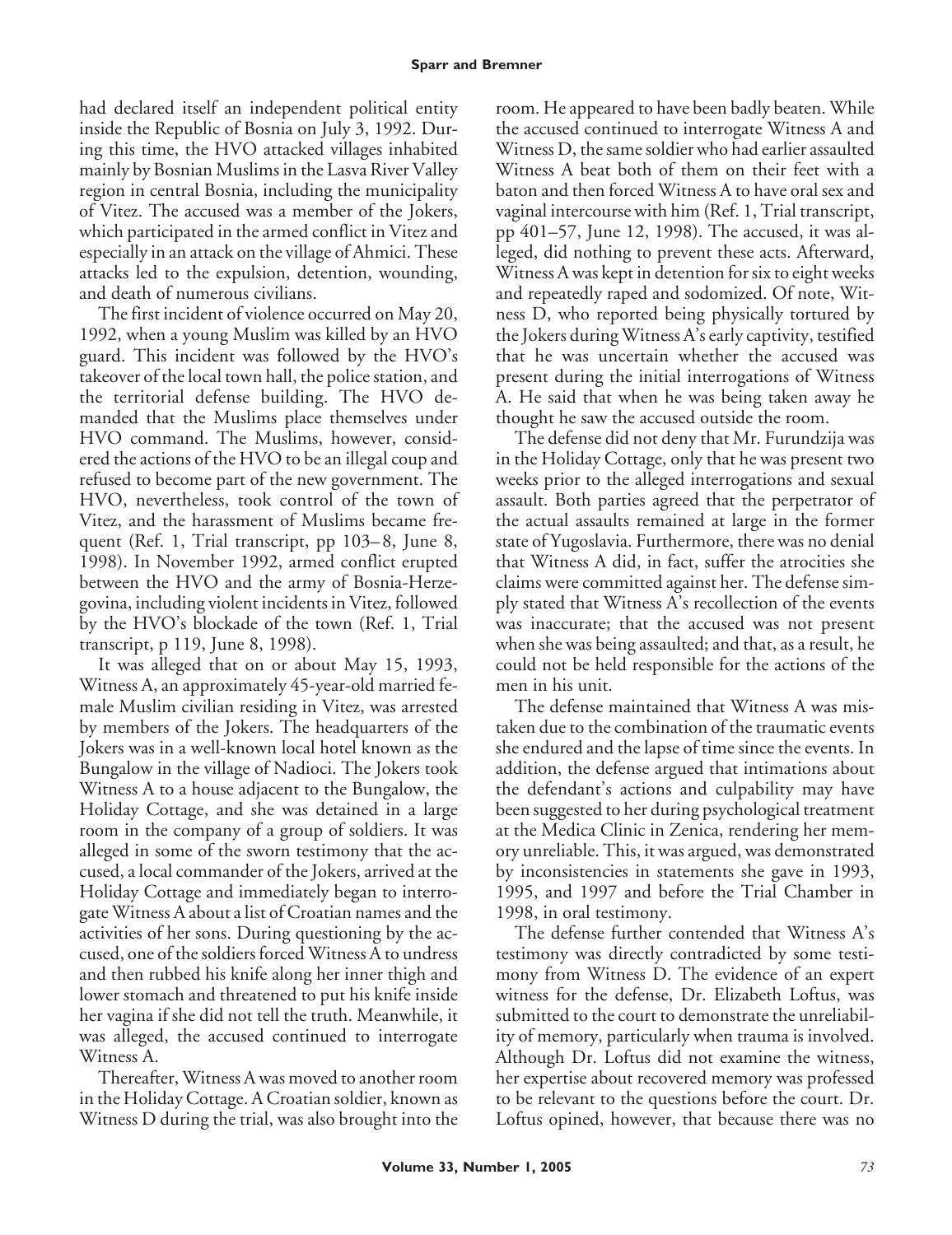evidence that Witness A ever indicated a period during which she had no memory of the traumatic events, she could not be considered to be exhibiting a recovered memory (Ref. 1, Trial transcript, pp 593– 627, June 22, 1998).

As noted earlier, after the close of the trial hearings on June 29, 1998, the prosecution disclosed that it had withheld two documents from the defense. One was a redacted medical certificate dated July 11, 1995, and the other was a witness statement dated September 16, 1995, from a psychologist from the Medica Women's Therapy Center concerning Witness A and the treatment that she received at Medica.

## **The Reopened Trial**

After receiving these documents, the Trial Chamber ruled that the prosecution had exhibited misconduct and also ruled that the interests of justice required a reopening of the proceedings because the prosecution disclosed the Medica documents to the defense after the close of the trial. In the circumstances of the case, the court reasoned that the late disclosed material was relevant to the issue of credibility of Witness A's testimony because the defense was unable to cross-examine relevant prosecution witnesses fully or to call into evidence issues raised by the Medica documents (Ref. 1, Trial transcript, pp 725– 46, July 14, 1998).

The Trial Chamber ordered the proceedings reopened but limited strictly to further cross-examination of prosecution or defense witnesses and new evidence only in connection with the medical or psychological treatment received by Witness A after May, 1993 (Ref. 1, Written decision of the Trial Chamber, July 16, 1998).

## **Trial Testimony**

A clinic doctor (Dr. Mujezinovic), the uncle of Witness A, saw her in the autumn of 1993. He stated that, after her release from captivity, she was frightened, expressed thoughts of wanting to kill herself, had sleep difficulties and nightmares, and experienced thoughts that people were accusing her and staring at her. Dr. Mujezinovic described his impression of Witness A when he first saw her in the fall of 1993, or perhaps the winter of 1994. He said that he was surprised by her appearance and stated:

She had completely changed. She had become deformed. She was a very good-looking woman, a very attractive woman, a beautiful woman in her middle age, a middle-age woman, who had worked in Vitez as a sales person. She dressed very elegantly, and was always very neat. So it was a shock when I saw her, for me. I asked Witness A, What on earth happened to you? [Ref. 1, Trial transcript, pp 804–6, November 9, 1998].

Dr. Mujezinovic testified that he had also treated the parents and family of Witness A. Witness A tried to tell him that some terrible things had happened to her. She started to say what had happened to her, but after a sentence or two started weeping.

Dr. Mujezinovic said that he may have spent about a half an hour with Witness A. He told her that there was a doctor whom he would personally call and ask to see her. She started telling Dr. Mujezinovic, "Doctor you don't know what I have been through. You don't know what happened to me. I don't know what to do. I want to kill myself. I'm ashamed. I can't sleep, I have nightmares. I can't calm down. I cannot talk to people. Everything irritates me" (Ref. 1, Trial transcript, pp  $804-6$ , November 9, 1998). She thought everyone was staring at her and that everybody was accusing her of something. He referred her to Dr. Kadrija Haracic-Sabic, an associate at Medica, who worked in the Neuropsychiatric Department in Zenica. Dr. Haracic-Sabic told the referring doctor that Witness A would need a long period of psychiatric treatment because she was severely traumatized. On July 11, 1995, it was recorded that she occasionally came to the clinic to talk and to receive a tranquilizer.

Witness A gave a different account of the events. She agreed that she had seen the doctor in 1993, but denied that she had experienced physical exhaustion or difficulty sleeping. She said she did not seek psychiatric help and that she did not receive psychiatric medicine but did take tranquilizers. She did not follow through on the referral to Dr. Haracic-Sabic, and maintained that she never asked for psychological assistance. She also denied ever having received a diagnosis of PTSD. While on the witness stand and after repeated statements denying that she had ever been a psychiatric patient and denying that she had taken psychiatric medications, Witness A was confronted by the defense attorney with her medical psychiatric records as well as prescriptions for a tranquilizer (Valium). When confronted with this evidence, Witness A admitted to obtaining the medications (for "female problems") but did not endorse other symptoms.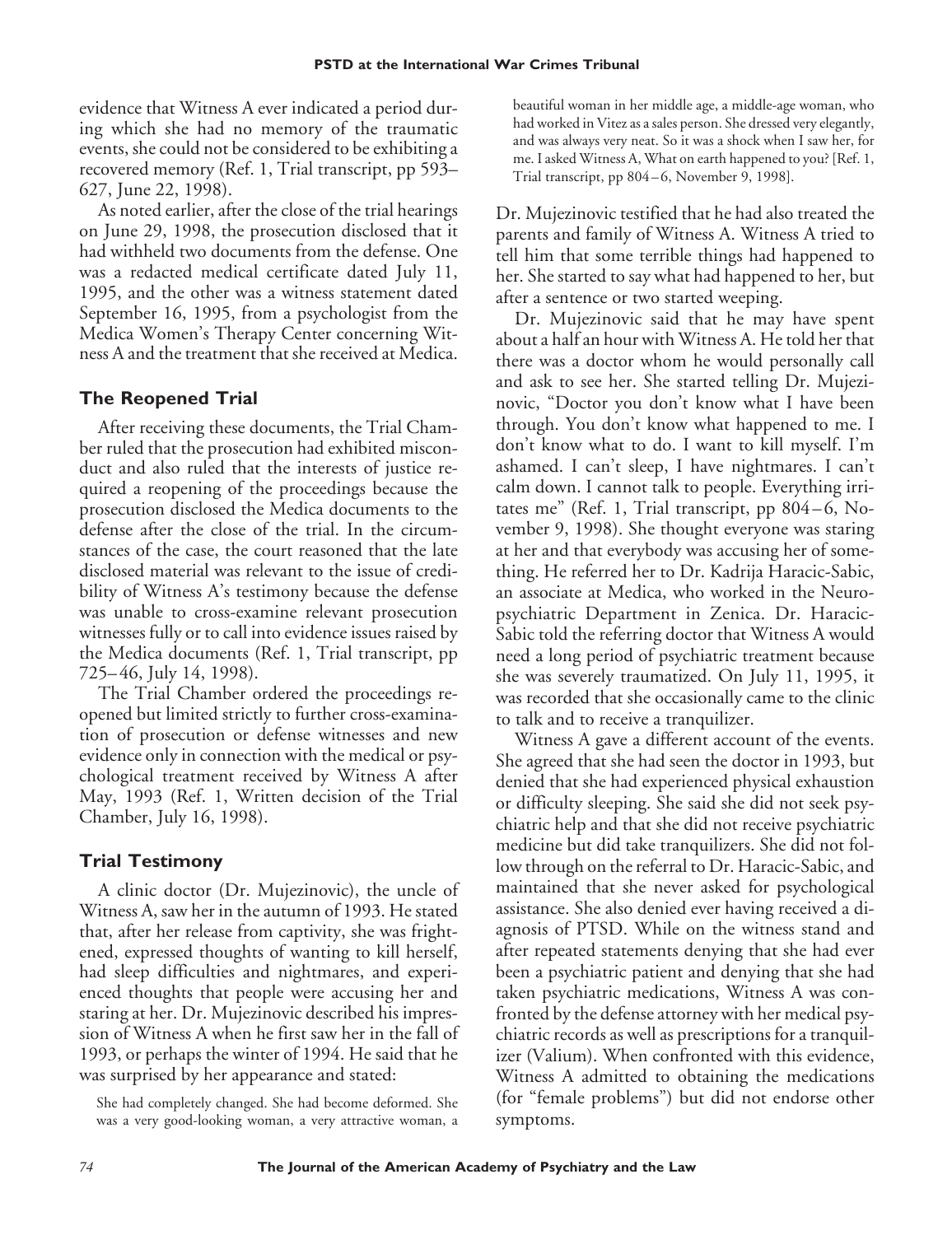During the reopened hearing, the defense introduced testimony from an expert witness who pointed toward inconsistencies in Witness A's testimony and cited studies regarding memory deficits in PTSD victims. A prosecution expert countered by stating that inconsistency does not necessarily imply inaccuracy. He said that progressive memory recovery is a wellknown phenomenon among trauma victims who often remember more details as time goes by (Ref. 1, Trial transcript, pp 1110 –242, November 11, 1998).

## **Decision**

The hearings were reopened in November 1998, and judgment was pronounced on December 10, 1998.<sup>1</sup> The Trial Chamber found Anto Furundzija guilty, on the basis of individual criminal responsibility, of co-perpetrating torture, and of aiding and abetting in outrages upon personal dignity, including rape (Article 3 of the Statute). The sentence was 10 years' imprisonment as a co-perpetrator of torture and 8 years' imprisonment for aiding and abetting in outrages upon personal dignity. Following the determination by the Trial Chamber that the sentences be served concurrently, Anto Furundzija was ordered to serve the highest penalty, 10 years.

#### **Discussion**

This case highlights several issues that are relevant to psychiatry and the law in the area of psychological trauma. Two salient questions are related to the nature of memory in the aftermath of trauma and the politics of psychological trauma and the law.

#### *Explicit Memory*

The nature of trauma and memory has been a controversial topic for the past decade.<sup>2</sup> Most professionals divide memory functions into explicit and implicit memory (also called episodic and procedural or declarative and nondeclarative).<sup>3</sup> Explicit memory comprises material that can easily be brought to consciousness, such as facts or lists of words. Implicit memory refers to material that cannot be easily brought to consciousness, such as how to ride a bicycle or play a piano. Included in the implicit category are conditioned responses—for example, automatic feelings of fear in response to a particular cue. Patients with lesions of the hippocampus have specific deficits in explicit (declarative) memory, sometimes referred to as neurological amnesia.<sup>4</sup> Another type of amnesia, dissociative amnesia, differs from neurological amnesia (a consistent deficit in ability to learn new information) in that it involves gaps of memory that occur for time-limited periods. Dissociative amnesia is also seen primarily in trauma victims.

#### *Hippocampus*

Disturbances of memory, including intrusive memories and dissociative amnesia, are a part of the clinical presentation of PTSD, as defined in DSM-IV. Other symptoms, including problems with concentration and conditioned responses, also reflect disturbances of memory. Animal studies have shown that stress is associated with damage to the hippocampus and associated problems with new learning and memory.<sup>5</sup> Stress also inhibits the growth of neurons, or neurogenesis, in the hippocampus, an effect that is reversed by antidepressants.<sup>6,7</sup>

Promotion of hippocampal neurogenesis may actually underlie the symptom improvement that follows antidepressant treatment.<sup>8</sup> Patients with PTSD have deficits in verbal declarative memory (known to be mediated at least in part by the hippocampus), including learning lists of words or similar material.<sup>9,10</sup> These memory deficits are different from the disturbances of memory listed as symptoms of PTSD, including dissociative amnesia and intrusive memories, and similar to the deficits in patients with neurological amnesia who have known hippocampal damage. Consistent with the hypothesis that stressinduced hippocampal damage is responsible for the verbal declarative memory deficits of PTSD are findings of smaller hippocampal volume in PTSD.<sup>11,12</sup> These findings have led to a model of disturbances in memory representing a core aspect of PTSD.<sup>13</sup>

#### *Traumatic Memories*

The wide range of memory disturbances associated with PTSD can lead to fragmentation and distortion of traumatic memories. This problem has led to the accusation that there is a fundamental inconsistency in the association of PTSD with both a simultaneous weakening and strengthening of memory. However, on a biological level, stress hormones such as cortisol and norepinephrine act at the level of the hippocampus and other brain regions to both inhibit (cortisol) and strengthen (norepinephrine) memory formation. The time course of release of these hormones can influence the formation of the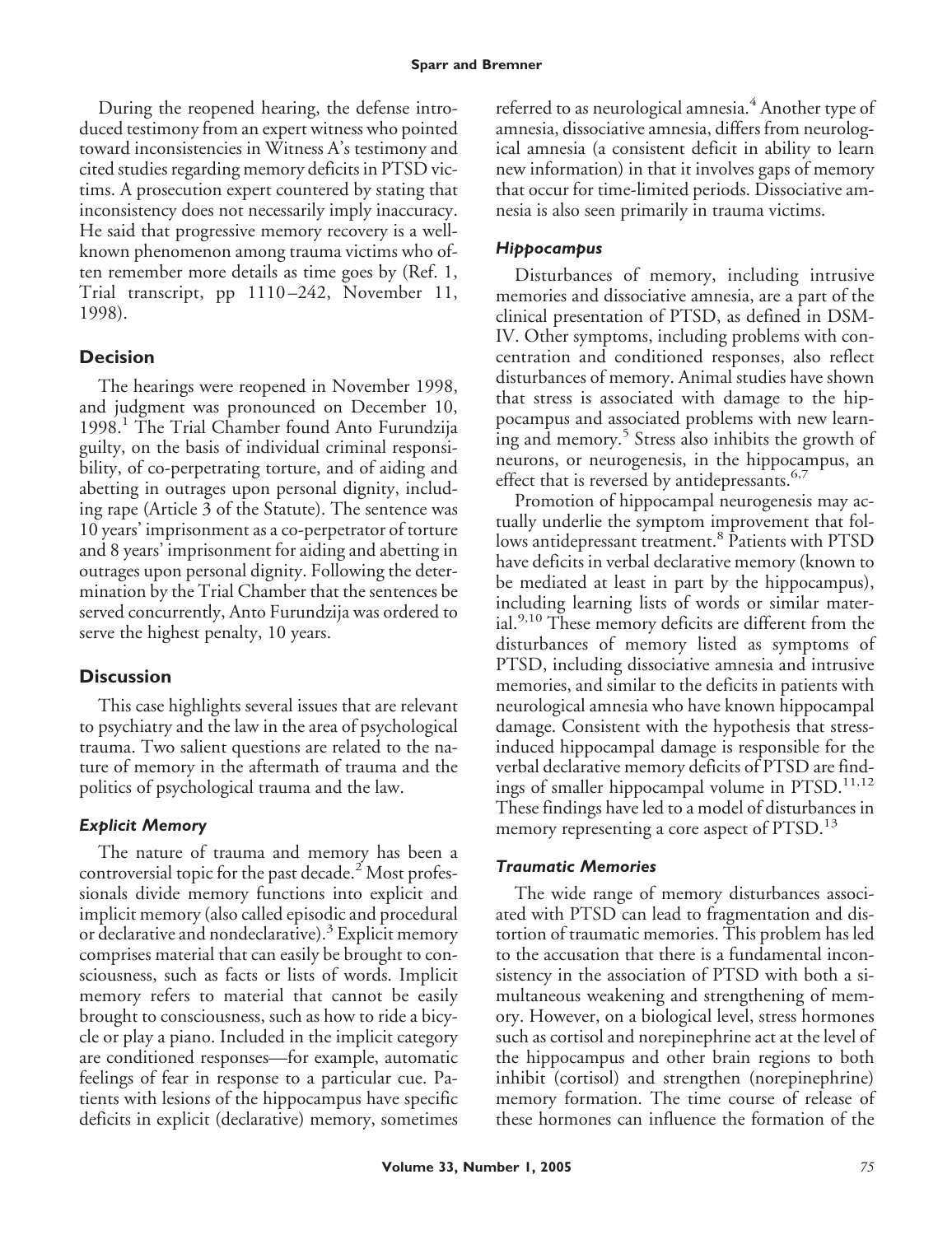traumatic memory, leading to both strengthening and weakening of memory.

The variety of memory disturbances associated with PTSD adds to the controversy surrounding the veracity and accuracy of memories for traumatic events. Traumatic memories are memories for events related to a trauma, defined in DSM-IV as an actual or threatened death or serious injury, or a threat to the physical integrity of oneself or others, associated with intense fear, horror, or helplessness.<sup>14</sup> Traumatic memories are different from neutral memories, involving an event in a person's life that was not associated with exposure to a trauma, although both are autobiographical in nature. A common clinically based approach to PTSD has been to posit that there are fundamental differences between traumatic and neutral memories. Indeed, recent studies have illustrated that memory in humans can be enhanced during states of noradrenergic arousal.<sup>15</sup> Recently, however, some researchers have questioned whether there are fundamental differences between neutral and traumatic memories.<sup>16</sup> Others have questioned whether a traumatic memory identified by the clinician-patient dyad represents the source of the patient's true memories and whether it can ever be validated as having a basis in fact.<sup>17</sup>

#### *Accuracy of Memory*

Another factor contributing to the political culture surrounding legal aspects of the trauma and memory debate is the controversy about the accuracy of delayed recall of traumatic events. Dr. Elizabeth Loftus, whose expert testimony was entered in the trial of Anto Furundzija, is a primary proponent of the idea that recovered memories of trauma are subject to modification and distortion. The transcripts of the trial proceedings noted that Witness A did not have a recovered memory, that she had a continuous memory of her traumatic event, and therefore, according to the prosecution, the testimony of this expert witness was not relevant to the case. Dr. Loftus and others, however, have conducted research showing that continuously recalled memories are also subject to distortions and modifications.<sup>17,18</sup> These studies have primarily been conducted in normal human subjects. There are at least two studies in patients with PTSD, however, showing an increase in memory distortion on so-called "false memory tasks."<sup>19,20</sup> No study directly addresses the relationship between traumatic memories and recall accuracy. More recently, however, a prospective investigation of human eyewitness memory for highly stressful events indicates that under conditions of extreme stress, human memory is extremely poor.<sup>21</sup>

Related to the question of the accuracy of memory for traumatic events is a study showing that memories of traumatic events in Persian Gulf War veterans changed over time. This study was entered as scientific evidence that memory for traumatic events is inconsistent, and an author of the study, Dr. Charles A. Morgan, testified at the trial. The evidence for a conclusion that memory is more fallible in victims with PTSD (thus potentially negating the testimony of Witness A) that was outlined in the trial includes greater false recall on false memory tasks, deficits in hippocampal-based memory pointing to the possibility of hippocampal damage, and inconsistency of traumatic event recall. Southwick *et al*. <sup>22</sup> and their research team conducted a set of studies demonstrating that memory of traumatic events is subject to considerable alteration over time. In the first study, Gulf War veterans were interviewed one month, two years, and six years after returning from the war.<sup>22</sup> When requestioned the first time, combat veterans changed their answers to specific questions about their trauma exposure. The veterans were more likely to say, after being interviewed at a two-year point, that they had seen more trauma than originally described, rather than less. Although there was alteration in memory in nearly all subjects, the greatest changes were seen in veterans suffering from PTSD, and the more PTSD symptoms subjects had, the more they changed their answers. In the six-year follow-up study, alterations in memory (increase or decrease) were also significantly related to PTSD symptomatology.

All subjects were absolutely convinced that their answers were right, even though they changed their answers each time and were sure that each answer was correct. The answers provided by the subjects were considered "inconsistent" rather than "inaccurate," because the research team had no way of knowing which accounts were true. Separate studies by Roemer *et al.*<sup>23</sup> and by North *et al.*<sup>24</sup> have shown that many individuals with PTSD symptoms on one-year follow-up may deny symptoms they had previously endorsed. Roemer and associates $^{23}$  reported that, while Gulf War veterans with and without PTSD were inconsistent when reporting trauma exposure, veterans with PTSD provided significantly more in-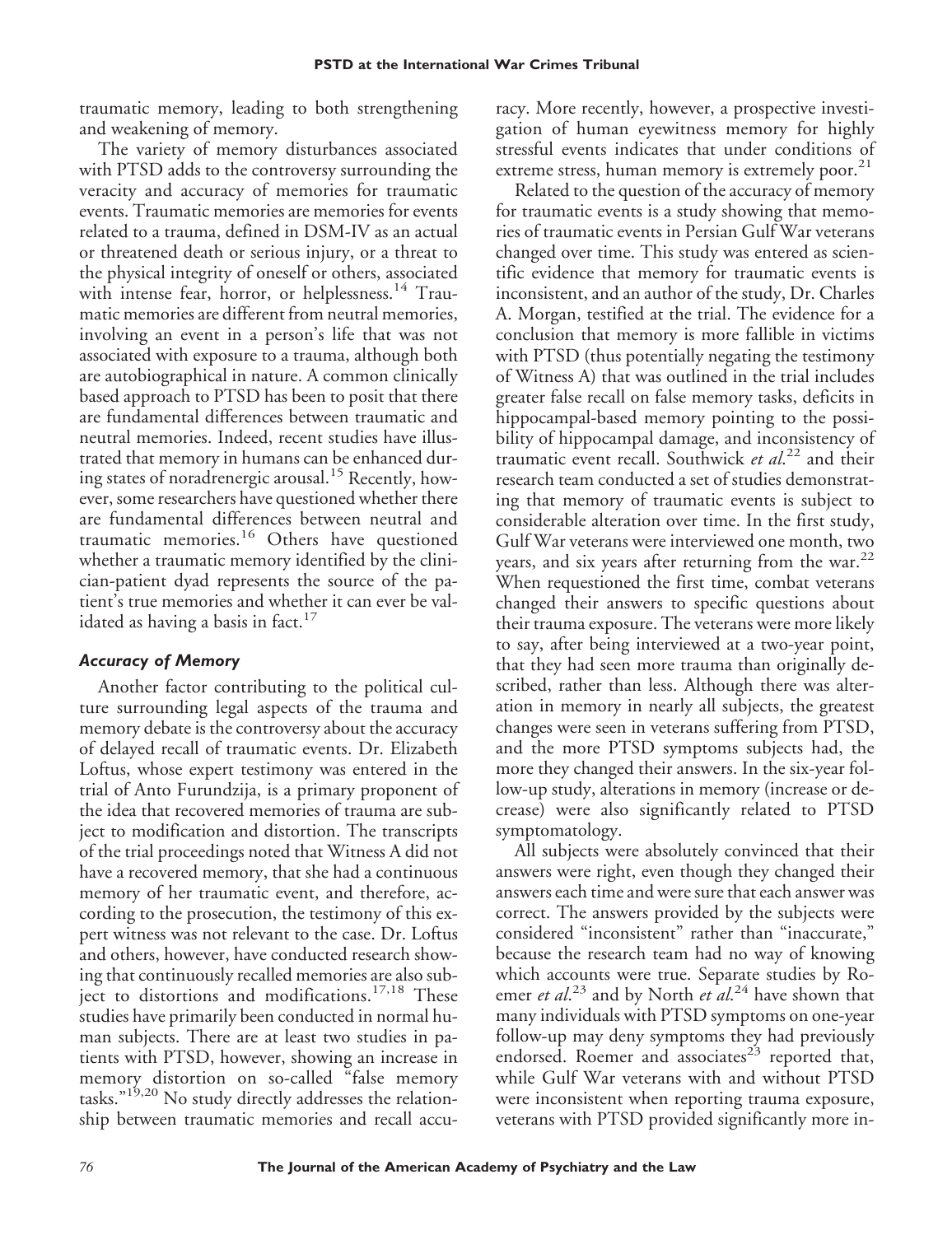consistencies than people without PTSD. As in the study conducted by Southwick et al.,<sup>22</sup> Roemer found that the more PTSD-type symptoms subjects endorsed, the more inconsistent they were when reporting traumatic events. Studies by Foa *et al*. <sup>25</sup> and van der Kolk and Fisler<sup>26</sup> also show that female rape victims may change their story to a significant degree and that memory in people who have highly stressful, life-threatening experiences may be "unorganized." It is possible that victims could become more consistent over time (but not necessarily more accurate) if they found a comfortable way of telling their stories (Ref. 1, Trial transcript, p 1009, November 10, 1998).

An expert witness for the prosecution criticized this evidence on a variety of methodological grounds. He cited studies showing that individuals often have an increase in information over time, which helps explain inconsistent reporting. Therefore, even though there is inconsistency, typically in the direction of increased memory, it does not necessarily imply inaccuracy, but instead, may be the result of temporary memory loss. Individuals who are traumatized often report less detail shortly after the trauma and more detail later (Ref. 1, Trial transcript, pp 1135– 6, November 11, 1998).

In the final judgment, the Trial Chamber accepted defense testimony about inconsistencies of memory in individuals with PTSD and reasoned that Witness A's having given inconsistent reports provided additional evidence that she did suffer from the disorder. The court then incorporated prosecution testimony into the decision by reasoning that, since it has been shown that one remembers the gist of a traumatic event better, the PTSD victim's primary memory provides compelling affirmation that the event has occurred, and other inconsistencies do not diminish  $c$ redibility.<sup>1</sup>

#### *PTSD, Memory, and the Law*

This case highlights on multiple levels the politics of psychological trauma and the law. PTSD researchers have identified psychological and biological markers that are characteristic of the disorder. This research has been used to champion PTSD as a real disorder, meaning that trauma victims deserve financial compensation under the law and treatment from medical providers. This trend began explicitly with the creation of the National Center for PTSD, which was established by an act of Congress to provide research information about the neurobiological and psychological correlates of PTSD in traumatized Vietnam veterans. This understated mission has been mostly successful. Veterans who were previously viewed skeptically with regard to the relationship between their symptoms and their war experiences now routinely receive PTSD treatment and disability compensation.<sup>27</sup>

The case of Anto Furundzija, however, turns the heretofore peaceful alignment of forces between the trauma victims and the clinicians and researchers on its head. The disruption this entails can be seen in the controversy related to this case in general, and in the presentation and discussion of the scientific evidence in particular. The case taps into a recently evolving area of research that suggests that PTSD victims have more memory fallibility than persons without the disorder. The same framework of physiological disturbances (e.g., hippocampal abnormalities) that had been used in support of victims is now perceived as undermining the trauma victim in a fundamental way. Relevant to this, it is perhaps not surprising that in the case of Anto Furundzija, Witness A sought to deny that she had PTSD or had even engaged in psychiatric treatment.

An important philosophical question that emerges from the *Furundzija* case is whether all testimony from PTSD patients should be thrown out of a court of law. Assuming for the moment that PTSD patients do have more fallible memories, does that imply that all their memories are inherently suspect? There is now a wealth of evidence that memories in all individuals are subject to a range of inaccuracies, and much of this literature has been related to research on witness testimony in court. Does that mean that all witness testimony should be discounted? Perhaps this merely highlights the importance of obtaining collateral information in cases involving both PTSD and non-PTSD victims. The model of children's testimony could be used as an example. Although memory in children may not be as accurate or take the same form as memory in adults, children's testimony is, and should be, allowed in court. In the final analysis, rational foresight and common sense, as in the example described herein, should prevail.

#### **References**

- 1. Prosecutor v. Anto Furundzija, ICTY Case No. IT-95-17/1-T. Available at www.un.org\icty (accessed May 10, 2004)
- 2. Brown D, Scheflin AW, Hammond DC: Memory, Trauma Treatment, and the Law. New York: WW Norton, 1998